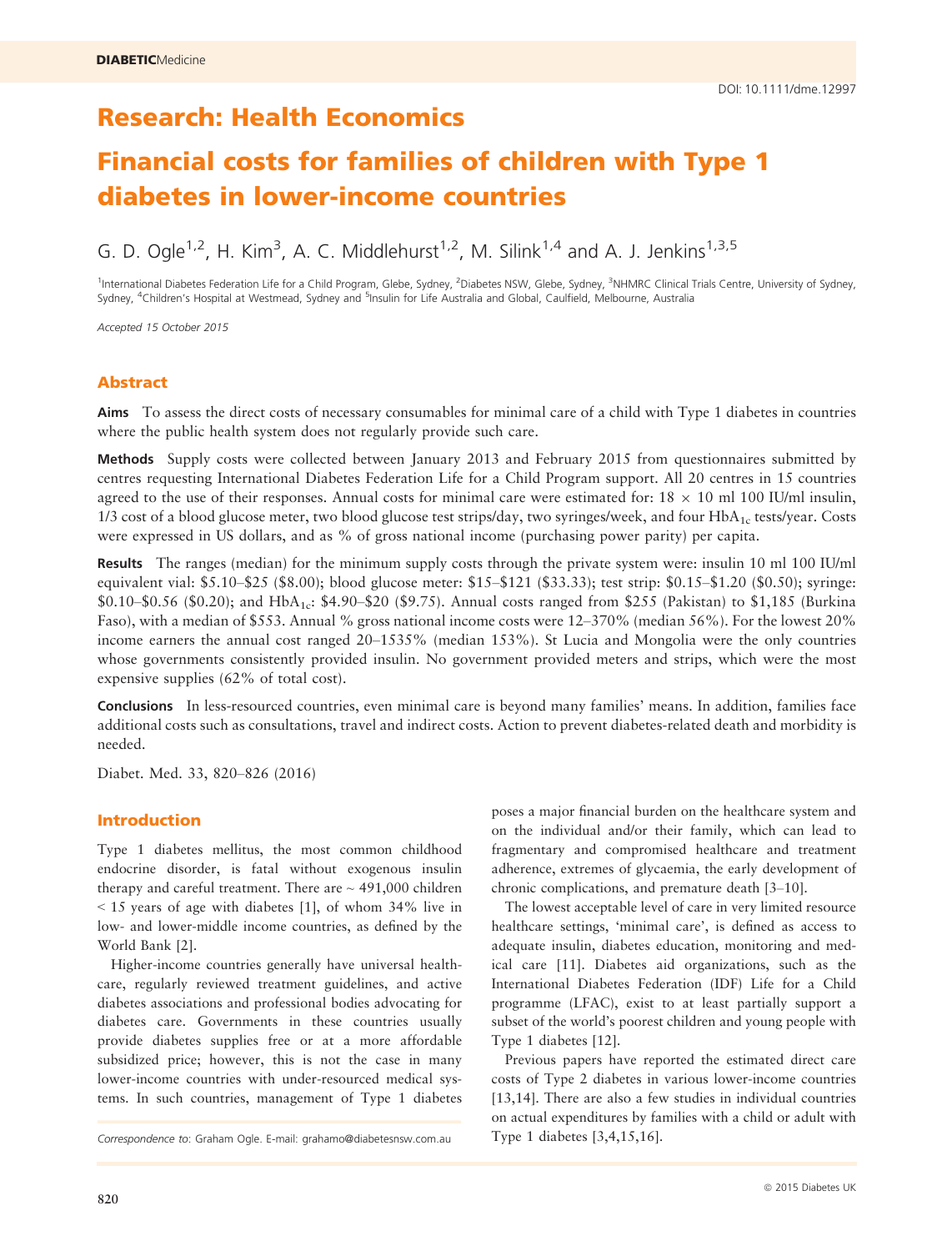### What's new?

- There is little published information on the comparative costs of care for a child with Type 1 diabetes in lessresourced countries, or the proportion of family income spent on such care.
- The study highlights the high proportional cost of selfmonitoring of blood glucose.
- The study suggests insulin and meter/strip prices are decreasing in some countries, but remain prohibitively high for many families.
- Awareness of costs of care may promote review of national and international diabetes care policies and support programmes, and dialogue with and action by other key stakeholders, such as industry.

In the present study we assess the direct costs to the family of consumables needed for the minimal care of a child with Type 1 diabetes in 15 countries where the public health system does not provide such care, and relates these costs to a typical local income.

## Methods

Local supply costs were collected from questionnaires submitted during January 2013 to February 2015 by medical centres requesting LFAC support. The LFAC programme has a standardized questionnaire (in English, French and Spanish), that is sent to all new centres requesting support, and includes questions about the current cost of diabetes supplies if they cannot be obtained from the government healthcare system.

The questionnaire also asked the percentage of families with a person aged  $\leq$  23 years with Type 1 diabetes who needed assistance beyond their family resources to cover the cost of each minimal care supply.

Cost questions included: a 10-ml vial of insulin (100 IU/ml equivalent), a blood glucose meter, a blood glucose test strip, an insulin syringe, and a  $HbA_{1c}$  test. Data were converted to US dollar equivalent at the time. When prices were expressed as a range in a particular country, the lowest price was used for analysis. For the six centres in India, results are expressed as a median (range), with the median used in the country analysis.

The total annual supply cost for a person with Type 1 diabetes was estimated as provision of 18 vials of insulin (assuming daily usage of 40–45 IU with a little wastage, based on LFAC clinical experience), one blood glucose meter every 3 years, two blood glucose test strips per day, two insulin syringes per week (i.e. implying some reuse), and four  $HbA_{1c}$  tests per year.

The following economic data were obtained from the World Bank database [2]: gross national income (purchasing power parity) per capita, health expenditure per capita, and the mean income per year of the population with the lowest 20% share of income.

Data were managed in Excel and descriptive statistics were obtained.

## **Results**

Twenty completed questionnaires were received from 15 countries: Benin, Burkina Faso, Cambodia, Central African Republic, Ecuador, India (six centres), Ivory Coast, Malawi, Mauritania, Mongolia, Nepal, North Korea, Pakistan, St Lucia, and Somalia. Responders were: nine Diabetes Associations, three Ministry of Health/government hospitals (Nepal, North Korea, St Lucia), six private clinics/foundations (Bangalore, Indore, Belgaum, Kota, Pune, Visakhapatnam), one mission hospital (Pakistan), and one private university hospital (Somalia).

Across all countries, the median % of families needing supply support were: 88% for insulin, 90% for blood glucose test strips,  $84\%$  for syringes and  $90\%$  for  $HbA_{1c}$ .

Correspondence by the LFAC programme staff with the participating clinics determined that the government consistently provided insulin either free or at a minimal cost in only St Lucia and Mongolia. In all other countries, families must buy insulin at market rates some or all the time, except if supplies are available through charitable organizations.

Aside from free government provision of  $HbA_{1c}$  tests in Mongolia and syringes in St Lucia, non-insulin diabetes supplies in all countries (meters, strips, syringes and  $HbA_{1c}$ tests) must be purchased most or all of the time, except if provided by charitable organizations.

The estimated costs to a family for diabetes consumables for a child or adolescent with Type 1 diabetes in the 15 countries studied, including the mean of the six centres in India, are summarized in Table 1. For countries that consistently provided supplies at no cost, e.g. insulin in St Lucia and Mongolia, the cost to the family was listed as \$0. If HbA1c testing was not available (North Korea and Somalia) this cost was also recorded as \$0. The costs at each of the six independent clinics in India varied little between centres (Table 2).

As shown in Table 1, across the 15 countries, diabetes consumable costs varied widely: fivefold for insulin, eightfold for a blood glucose meter; eightfold for a blood glucose test strip; sixfold for an insulin syringe; and fourfold for an  $HbA_{1c}$  test.

The estimated total annual cost of minimal care diabetes supplies to the family of a child with Type 1 diabetes, assuming no government or charity provision, varied fourfold (Table 1).

Figure 1 shows the total annual cost to the family of diabetes consumables expressed as a percentage of the country's average gross national income (purchasing power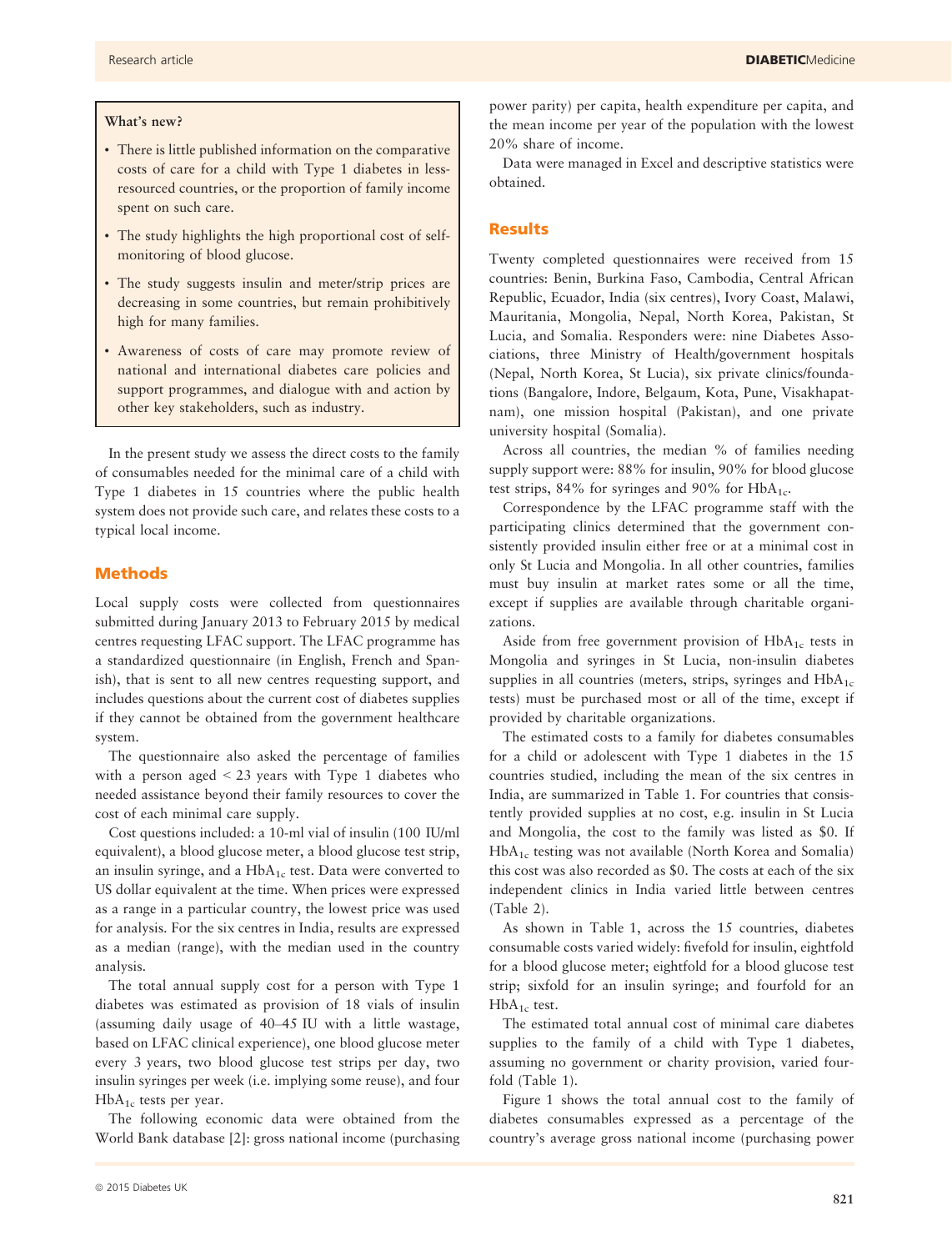#### Table 1 Costs in all countries

| Country                     | Insulin cost<br>$(100$ IU/ml<br>10 ml equivalent<br>vial), $$$ | <b>Blood</b><br>glucose<br>meter, \$ | <b>Blood</b><br>glucose<br>strip, \$ | Syringe,<br><sup>\$</sup> | $HbA_{1c}$<br>\$  | Annual cost<br>of direct<br>supplies, \$ | Annual costs<br>as a $%$<br>$HE$ pc, $$$ | Income spent on direct<br>costs by lowest 20%<br>income earners, % |  |
|-----------------------------|----------------------------------------------------------------|--------------------------------------|--------------------------------------|---------------------------|-------------------|------------------------------------------|------------------------------------------|--------------------------------------------------------------------|--|
| Benin                       | 8.00                                                           | 37.50                                | 0.50                                 | 0.27                      | 9.50              | 588                                      | 1782                                     | 248                                                                |  |
| Burkina Faso                | 10.00                                                          | 30                                   | 1.20                                 | 0.19                      | 20.00             | 1,185                                    | 3118                                     | 505                                                                |  |
| Cambodia                    | 10.00                                                          | 40.00                                | 0.30                                 | 0.50                      | 10.00             | 504                                      | 988                                      | 117                                                                |  |
| Central African<br>Republic | 18.62                                                          | 121.46                               | 0.39                                 | 0.56                      | 4.90              | 737                                      | 4094                                     | 1535                                                               |  |
| Ecuador                     | 6.10                                                           | 45.00                                | 0.72                                 | 0.30                      | 9.00              | 718                                      | 199                                      | 62                                                                 |  |
| India (median)              | 5.75                                                           | 19.40                                | 0.23                                 | 0.12                      | 6.60              | 314                                      | 536                                      | 46                                                                 |  |
| Ivory Coast                 | 5.10                                                           | 43.20                                | 0.48                                 | 0.26                      | 17.40             | 553                                      | 628                                      | 153                                                                |  |
| Malawi                      | 25.00                                                          | 25.00                                | 0.56                                 | 0.50                      | 20.00             | 999                                      | 3996                                     | 1480                                                               |  |
| Korea, DPR                  | 10                                                             | 100.00                               | 0.90                                 | 0.20                      | Not available     | 891                                      | Not available                            | Not available                                                      |  |
| Mauritania                  | 7.79                                                           | 50.78                                | 0.54                                 | 0.20                      | 14.22             | 630                                      | 1212                                     | 198                                                                |  |
| Mongolia                    | $\qquad \qquad -$                                              | 52.00                                | 0.60                                 | 0.18                      | $\qquad \qquad -$ | 474                                      | 204                                      | 36                                                                 |  |
| Nepal                       | 7.50                                                           | 25.00                                | 0.50                                 | 0.10                      | 8.13              | 551                                      | 1531                                     | 189                                                                |  |
| Pakistan                    | 4.98                                                           | 30.08                                | 0.15                                 | 0.15                      | 7.52              | 255                                      | 654                                      | 38                                                                 |  |
| St Lucia                    | $-$                                                            | 15.00                                | 0.36                                 | $-$                       | 20.00             | 348                                      | 63                                       | 20                                                                 |  |
| Somalia                     | 10.00                                                          | 30.00                                | 0.20                                 | 0.20                      | Not available     | 357                                      | 2099                                     | Not available                                                      |  |
| Median                      | 8.00                                                           | 37.50                                | 0.50                                 | 0.20                      | 9.75              | 552                                      | 988                                      | 153                                                                |  |

HE pc, Health Expenditure per capita.

Costs in US dollars. Insulin provided free in Mongolia and St Lucia, syringes provided free in St Lucia and HbA<sub>1c</sub> tests in Mongolia. HbA<sub>1c</sub> tests are not available in Somalia and North Korea. Some economic data were not available for North Korea and Somalia.

Table 2 Costs (in US dollars) reported by six independent centres in India

|                                                      | Centre 1 | Centre 2 | Centre 3 | Centre 4 | Centre 5 | Centre 6 | Median |
|------------------------------------------------------|----------|----------|----------|----------|----------|----------|--------|
| Insulin cost per 10 ml 100 IU/ml equivalent vial, \$ | 6.70     | 6.00     | 5.50     | 4.43     | 5.18     | 6.13     | 5.75   |
| % needing insulin support                            | 75       | 30       | 71       | 60       | 100      | 50       | 65     |
| Blood glucose meter cost, \$                         | 19.40    | 19.40    | 19.20    | 10.50    | 21.30    | 20.64    | 19.40  |
| Blood glucose strip cost, \$                         | 0.39     | 0.16     | 0.27     | 0.16     | 0.18     | 0.32     | 0.23   |
| % needing strips support                             | 75       | 90       | 71       | 60       | 100      | 50       | 73     |
| Syringe cost, \$                                     | 0.11     | 0.12     | 0.15     | 0.16     | 0.10     | 0.11     | 0.12   |
| % needing syringe support                            | 75       | 90       | 71       | 60       | 100      | 90       | 90     |
| $HbA_{1c} \text{ cost},$ \$                          | 6.50     | 9.70     | 6.70     | 2.80     | 3.85     | 9.60     | 6.60   |
| $%$ needing HbA <sub>1c</sub> support                | 75       | 90       | 71       | 70       | 100      | 85       | 73     |

parity). The mean and median costs of diabetes consumables for one child or young person with Type 1 diabetes were 88% and 53% of the mean individual income, with a range of 12–370%. The costs related to mean health expenditure per capita are shown in Table 1.

As people requiring LFAC support more frequently come from the less affluent levels of society, the costs of diabetes supplies relative to the mean annual income of earners in the lowest 20% income group in each country are shown in Table 1. The mean and median costs of diabetes consumables equate to 356 and 153%, respectively, of the mean individual income for earners in the lowest 20% income group, with a range of 20–1535%.

The proportional costs of specific supplies are shown in Figure 2. Test strips were generally the most expensive diabetes consumable (mean proportional cost 61.9% overall), with the mean proportional cost of insulin being 25.9%, syringes 4.6% and  $HbA_{1c}$  7.7%.

### **Discussion**

In 15 less-resourced countries, the potential direct costs for the minimal care of a child with Type 1 diabetes varies fourfold, with a median cost of 56% of the mean annual income of an individual in that country, or 153% of the annual income of an individual in the lowest 20% income group. These high costs are beyond the means of many families in these and similar less-resourced countries, and probably contribute to the unacceptably high morbidity and premature mortality rates, and the low observed prevalence of Type 1 diabetes in such countries [10,15,17–19].

## High diabetes supply costs in many less-resourced countries

The high diabetes care costs we have identified are in keeping with earlier studies, which mainly relate to Type 2 diabetes.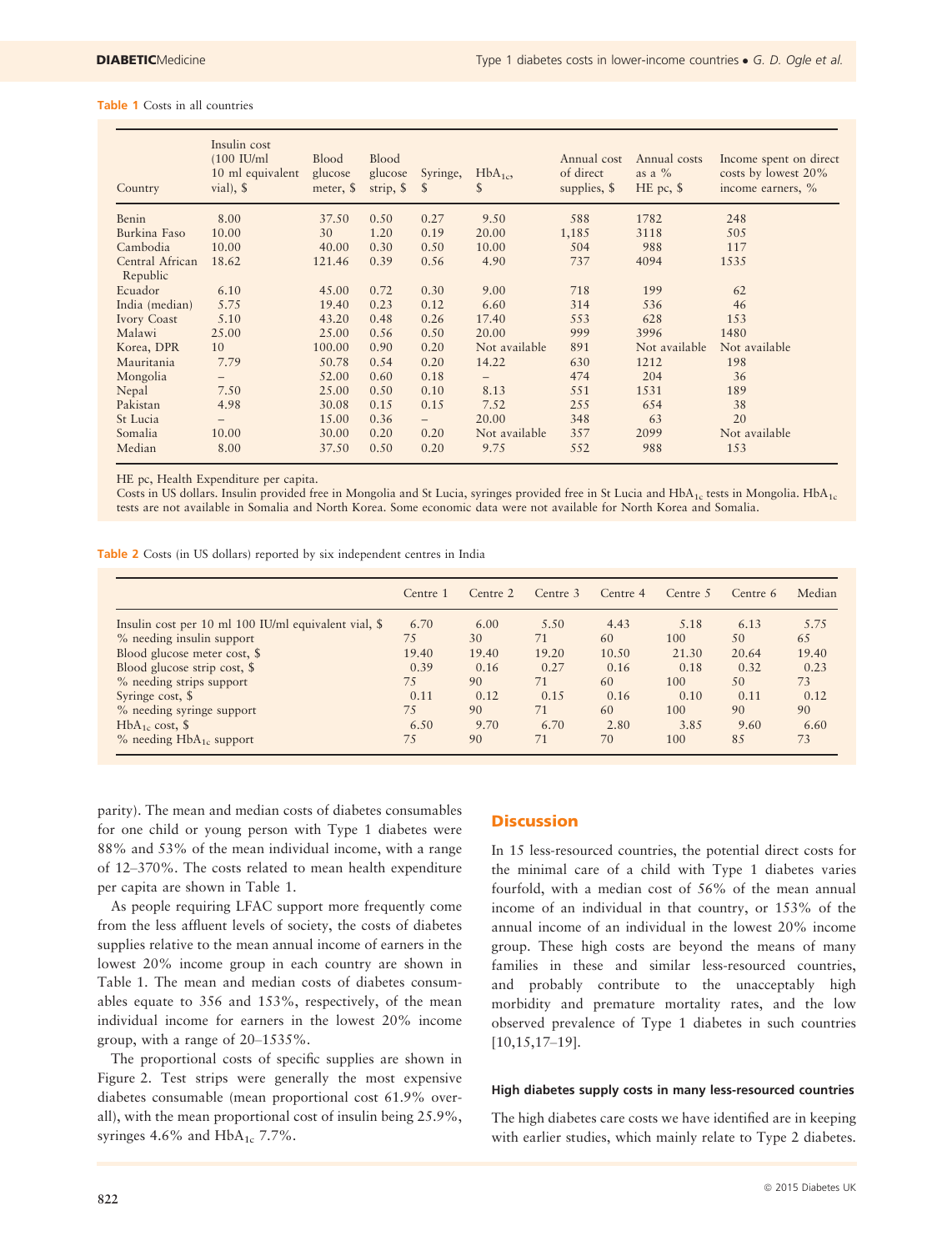

FIGURE 1 Annual consumables costs for Type 1 diabetes as a percentage of per capita gross national income. Data not available for North Korea and Somalia.



FIGURE 2 Proportional cost of each supply, by country. Note: there was free provision of some supplies in some countries: insulin (Mongolia and St Lucia), syringes (St Lucia), and HbA<sub>1c</sub> tests (Mongolia). HbA<sub>1c</sub> testing was not available in North Korea and Somalia.

The IDF and also the International Insulin Foundation have assessed the annual costs of care for an insulin-requiring adult with Type 2 diabetes. The 2006 IDF Survey [13] assumed one vial insulin (33 IU of 100 IU/ml per day), six syringes, and one blood glucose test strip per month. In Pakistan the annual cost was 14% of per capita gross domestic product, and in 13 other low-income and low- to middle-income countries (none included in the present study), the mean was 28% [2006]. The International Insulin Foundation's assessments [14] assumed one (10 ml, 100/IU/ ml) insulin vial per month, one syringe, one blood glucose test, one consultation and one travel cost. Total cost was \$74 in Nicaragua (where the government provided free insulin), and ranged from \$199 to \$427 in Mali, Mozambique, Zambia and Vietnam. In these latter countries this represented 21–75% of per capita income. Mendis et al. [20] found that 1 month's supply of (40 IU) insulin represented

19.6 days of the lowest-paid government worker in Malawi, 7.3 days in Nepal, and 4.7 days in Pakistan.

Most studies of costs for families with a child or adult with Type 1 diabetes have been in situations where there was with little or no self-monitoring of blood glucose (SMBG). In India, one of the countries included in the present study, Shobhana et al. [3] found that an annual figure of \$310.47 was spent in 2002 on insulin and syringes in their study of mainly adults.

Three studies in other less-resourced countries have also been published. In Tanzania (1992) the mean annual direct cost was \$287 (in a clinic of adults and some children), with the insulin component of \$156 approaching the average annual family income level [15]. There are two publications from exclusively paediatric populations: in Sudan (1995), the mean annual direct cost was \$283 (23% median income) with insulin accounting for 36% of this [4] and in Mexico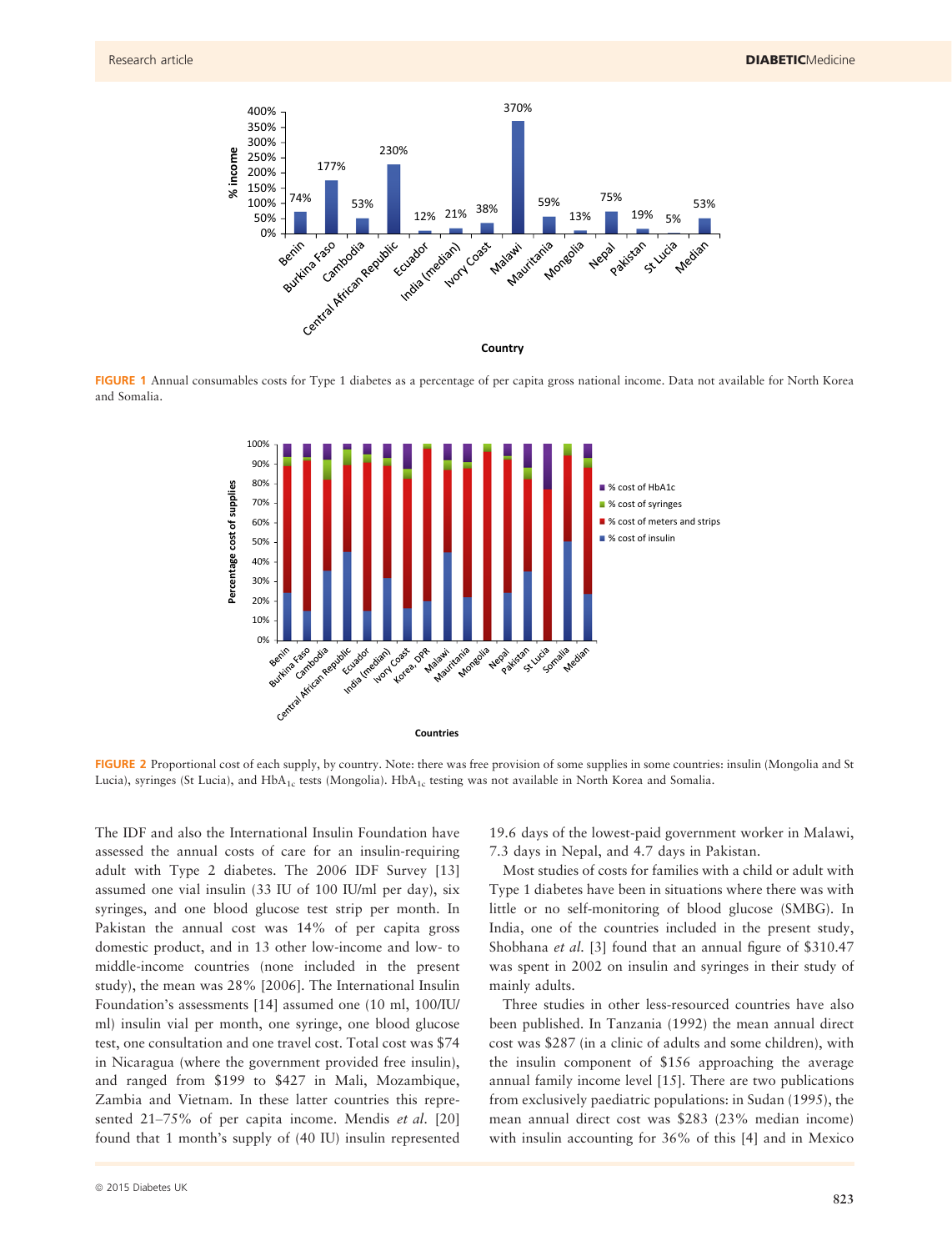(2008), the mean annual direct cost was \$1,670, far greater than the minimum official wage of \$4 per day [16]. This was the only study that found there was substantial SMBG (see below).

#### Inconsistent supply and high costs of insulin

Supplies, even of life-saving insulin, are not constant in the public health system of the countries included in the present study. Prices are often substantially increased by customs duties, taxes, VAT, and mark-ups in both the private and public systems [5–8,10,14,15,20]. Our questionnaire results and experience via the LFAC programme indicate that insulin provision, even for children with Type 1 diabetes, is unstable in all the responding countries, with the exceptions of St Lucia and Mongolia where the public health service provides insulin free of charge.

Observed insulin prices in the present study were similar or a little lower than those found in 2000–2010 by the IDF [6,13] and Health Action International [7]. Prices were generally highest in African countries and lowest in India and Pakistan. This probably represents larger market size, with greater competition and availability of generics.

#### Insulin syringe costs

Insulin must be injected in very accurate doses, particularly in children, and syringes are the least expensive means of drug delivery. Our observed wide variation in syringe costs is consistent with previous studies [10,13,14]. Availability in the public sector is often very low, meaning that families must buy them at private outlets. Syringes are sold as singleuse, but by necessity are reused [14,15], and this is generally safe [21,22]. LFAC's standard provision is only two syringes/ week, but the results of the present study show that even this frequency imposes a significant cost if the family needs to purchase them. Insulin pen administration is preferable for convenience and comfort (especially important in the care of children), but both pen needles and the accompanying cartridge insulin preparations are more expensive than syringes and larger insulin vials [6,7]. As with insulin, taxes on insulin syringes and pen needles are common [10,14].

#### Expensive blood glucose monitoring

Whilst the price of blood glucose meters has generally fallen over the last decade [6,13], probably related to marketing strategies, the high costs of blood glucose test strips remain. If insulin dosage changes are to be made safely and intensive insulin regimens are to be used, SMBG is essential; without SMBG excellent blood glucose control in Type 1 diabetes cannot be achieved. In affluent countries SMBG at least four times a day is usually recommended for people with Type 1 diabetes. The range and pattern of costs of glucose test strips in the present study were similar to those reported in previous studies [6,13], with costs highest in Africa and lowest in South Asia; however, the cost of even once-daily monitoring is beyond the means of most families in lowerincome countries [3–6,9,10]. In Sudan in 2005 [4], 26% of the study group ( $n = 147$ ) had not had a blood glucose test in the preceding 6 months. In the Cost of Diabetes in India study [23], few people with Type 1 diabetes (18.4% of 282 subjects) were undergoing  $HbA_{1c}$  tests, and the mean number of blood glucose tests per year for those with Type 1 diabetes was 32. In Ghana SMBG and  $HbA_{1c}$  testing were uncommonly performed because of cost [5]. In Mexico, the mean cost for families for SMBG (carried out an average twice per day) was \$895 (53% of the total direct cost) [16]. Even in Brazil, an upper- to middle-income country where care costs are covered by the government, the expense of blood glucose monitoring (mean of 3.4 tests per day) consumed 52.8% (\$697) of the total annual cost per patient with Type 1 diabetes of \$1,216 [24]. Insulin represented 26.1% of expenses. Further analysis of the Cobas study also showed that more frequent SMBG (up to four tests per day) was associated with improved  $HbA_{1c}$  levels [25].

#### Impact of costs

Diabetes care costs can be devastating for families. For the poorest of families, the cost of diabetes consumables for minimum care would take all of their family income, leaving nothing for food, shelter and clothing. Some have to sell assets or borrow [26]. Many have to make chilling choices under the principle of opportunity cost; such as, do they cover the cost of diabetes care for the affected child, or provide education for their other children? [6,26]. To offset high costs and increase the time until more insulin needs to be purchased, insulin doses are often missed or reduced [5,8,18,26].

The present study only evaluated the costs of diabetes consumables and  $HbA_{1c}$  testing. Families face other direct costs: lancets for blood glucose testing; medical consultations; other laboratory tests, including diabetes complication screening; and travel expenses to and from clinics. Travel costs can be high, even prohibitive [8,9,14,17,26], and overnight lodging may also be needed [26]. In Ethiopia [17], 13% of patients with Type 1 travelled > 180 km to attend a clinic. In a study of five countries, travel was the most expensive component in two [14].

There are also indirect costs of diabetes care, such as lost parental income when caring for the child or travelling to clinic, and intangible costs such as opportunity cost, anxiety and depression [4,27,28].

In the absence of provision of supplies by the public health system or benevolent sources, costs to families will only rise with time; as body weight increases and puberty occurs, more insulin is needed. With time, complications screening and, accelerated by poor glucose control, the development of complications themselves can be costly. Chronic complica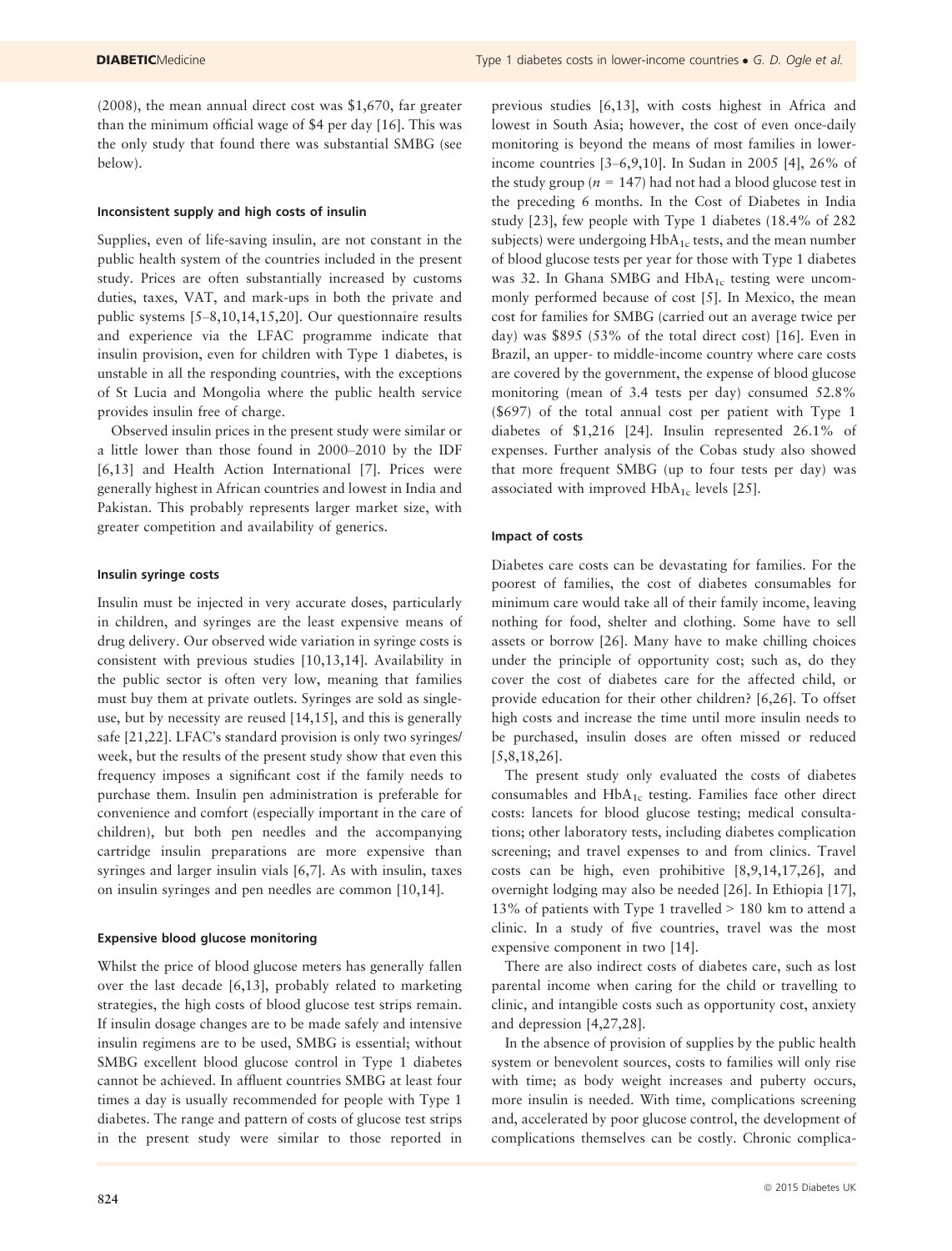tions occur earlier and more frequently in less-resourced countries, appearing in adolescents and young adults [18,19].

#### Potential solutions

Human insulin is less costly than insulin analogues and insulin vials cost less than cartridge/pen preparations. Syringes cost less than insulin pens, and also take less time to educate users in their use. It is critical that these supplies remain available in the global market [6]. It is also essential that less-resourced governments, struggling to provide insulin and other key diabetes supplies for their population, purchase human insulin rather than acceding to the requests of patient groups and the influence of marketing by pharmaceutical companies or distributors to purchase analogues [29]. Differential pricing of diabetes consumables (so that a lower price is offered to less-resourced countries) should be encouraged, with passing on of cost-savings through the supply chain to the user [7,28]. Taxes on all diabetes supplies must be removed.

More manufacturers usually leads to greater competition and lower prices. Lower-cost blood glucose testing meters and strips are urgently needed, perhaps via novel measuring techniques or a product released globally.

It is to be hoped that universal healthcare coverage will eventually provide coverage to all, but this may be years away in some very low-income countries. In the interim, focused advocacy, careful use of available funds and external support will be needed.

#### Study limitations

The present study has some limitations. The estimated costs of diabetes consumables were determined by report from an individual in each centre, although these individuals were all experienced observers who were coordinating care in their respective verified centres. The centres were, in most cases, the main youth diabetes centre in the respective country, and in the remaining countries were generally typical situations. Prices were not confirmed with a wider pharmacy survey or other observers (with the exception of India where six clinics were involved, with consistent results). However, the costs observed were consistent with or slightly less than previously published data in less-resourced countries [6,7,13]. We acknowledge there would be variation within many countries because of differential pricing between and within public and private sectors, and for different brands of supplies. The study design precluded assessment of actual costs; we recognize that some families would episodically receive supplies from the public health service or charitable support.

## **Conclusions**

Our results show great variation in the estimated costs of diabetes consumables for the families with children with

Type 1 diabetes in less-resourced countries, but show that the cost of care for a child with Type 1 diabetes is financially overburdening and probably unaffordable for many families in lower-income countries.

Insulin is essential for people with Type 1 diabetes, but it is still not readily accessible, even for children, on an uninterrupted basis in low-resourced countries almost 100 years since its discovery. In a world where an artificial pancreas is on the horizon, no child should be dying from diabetes.

#### Acknowledgements

The authors thank the following health professionals from the centres for providing and allowing us to use their data: Jacqueline Diquemare, Unité Diabète du CHD, Benin; Prof. Drabo, Service de Médecine Interne, CHU Yalgado, Ouagadougou, Burkina Faso; Lorraine Fraser-King, Cambodian Diabetes Association Siem Reap, Cambodia; Dr Gaspard Kouriah, Association des Diabétiques en Centrafrique, Central African Republic; Prof. Abodo Jacko, Association Obesité et Diabète de Côte D'Ivoire; Ana Fernanda Sanchez Encalada, Fundación Los Fresnos, Casa de la Diabetes, Ecuador; Dr Srikanta, Jnana Sanjeevini Medical Centre, Bangalore, India; Dr S. Julka, Synergy Indore Endocrine Clinic, Indore, India; Dr M.V. Jali, Kore Hospital and MRC, Belgaum, Karnataka, India; Dr Ramchandani, Ramchandani Diabetic Clinic, Kota, India; Dr V.Khadilkar, Nityaasha Foundation, Pune, India; Prof. Mythili, Diabetic Child Society, Visakhapatnam, India; Rev. Timothy Ntambalika, Diabetes Association of Malawi, Blantyre, Malawi; Elghassoum Hadya Wane, Association Mauritanienne de lutte contre le Diabète, Noukachott, Mauritania; Dr Oyun Kookhor, Diabetes Council of Mongolia, Ulan Bator, Mongolia; Dr Santosh Pokhrel, Siddhartha Children and Women's Hospital (SCWH), AMDA, Butwal, Nepal; Choe Kyong Tae Endocrine Research Institute, DPR Korea; Dr Angela Condie, Bach Christian Hospital, Pakistan, Qualandarabad; Dr Andrew Okello, SI University Hospital, Somali International University, Somalia, Africa; Dr Jacqueline Bird, Ministry Of Health–Wellness Centres, Castries, St Lucia.

The authors also thank healthcare economists Drs Philip Clarke and Derek Petrie from University of Melbourne Health Economics Research Centre for advice.

#### Funding sources

H.K. was funded by a Summer Student Research Grant from the University of Sydney and NHMRC Clinical Trials Centre. This research was part-funded by the Leona M. and Harry B. Helmsley Charitable Trust.

## Competing interests

None declared.